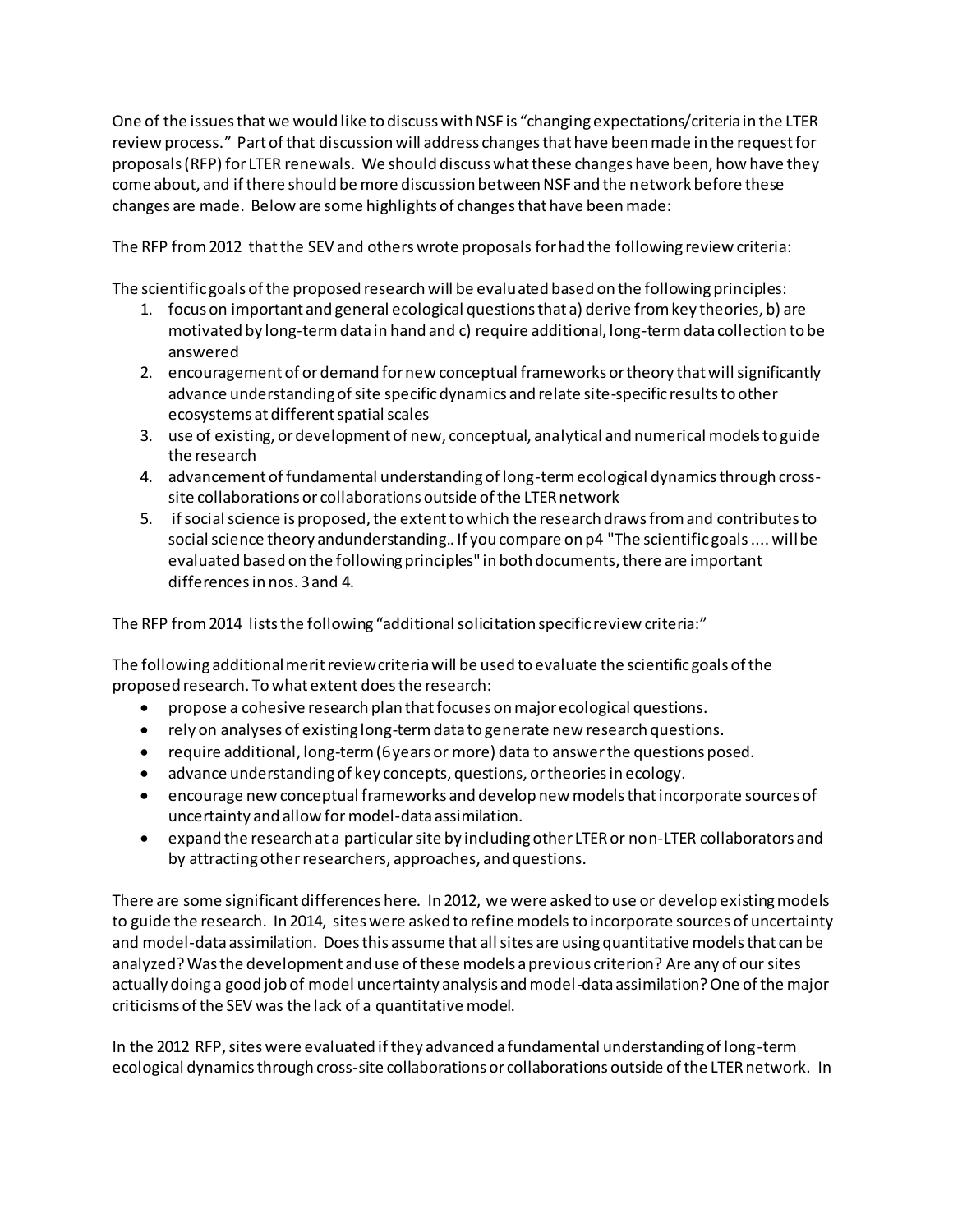the 2014 RFP, sites were evaluated for their collaborations with other LTER or non-LTER researchers to understand ecosystems dynamics across broad spatial and temporal scales.

In the 2010 RFP, there is text that refers to a "conceptual framework" (not a conceptual model), and sections that specifically ask for information about contributions towards "regionalization, cross-site, or other collaborative efforts involving the LTER network that are planned, if they are not part of your core program as already described (network activities)" and closing section that includes "a synthesis that shows how your major activities will lead to a deeper understanding of the ecosystem and its relationship to other biomes represented within the LTER network." If you compare those guidelines with more recent ones, there has been a shift from "conceptual frameworks" to "conceptual models" and that the emphasis on modeling has become narrower and more prescriptive. There is also less emphasis on regional, cross-site and other kinds of "network-level" contributions that used to be a part of the proposal evaluation process.

Below is some text from the 2014 RFP that highlights (in blue) reference to network-or cross-site work and (in yellow) new or significantly rephrased text from the 2012 RFP:

## II. PROGRAM DESCRIPTION

Successful renewal proposals must test major ecological theories or concepts. Proposed research should be organized around a suite of integrated questions that arise from the analysis of long-term data. It should have the goals of achieving a mechanistic understanding of biological responses to past and present environmental change at multiple scales and of using this understanding to predict ecological, evolutionary, and - if appropriate - social responses to future environmental change. Renewal projects must clearly define questions that demand study on decadal time scales.

Core data collection at LTER sites will continue to center on the five areas of 1) primary production, 2) population dynamics and trophic structure, 3) organic matter accumulation, 4) inorganic inputs and movements of nutrients through the ecosystem, and 5) patterns and frequency of disturbances. Analyses of these data provide the foundation for testing major theories, for challenging existing paradigms in ecology, and for developing new paradigms.

In renewal proposals, LTER investigators are encouraged to broaden the spatial scales of their long-term analyses through comparative research with other LTER or non-LTER projects. These broader scale activities should extend the conceptual framework proposed for innovative site-based research. They also should contribute to a broader understanding of the mechanisms underlying ecological responses to climate change, nutrient loading, loss of biodiversity, or changes in trophic structure, for example. The research must thoroughly justify the need for long-term support to understand ecological systems and processes.

The scientific goals of the proposed research will be evaluated based on the following principles:

1. focus on important and general ecological questions that a) derive from key theories, b) are motivated by the analysis of long-term data, and c) require additional, long-term data collection to be answered